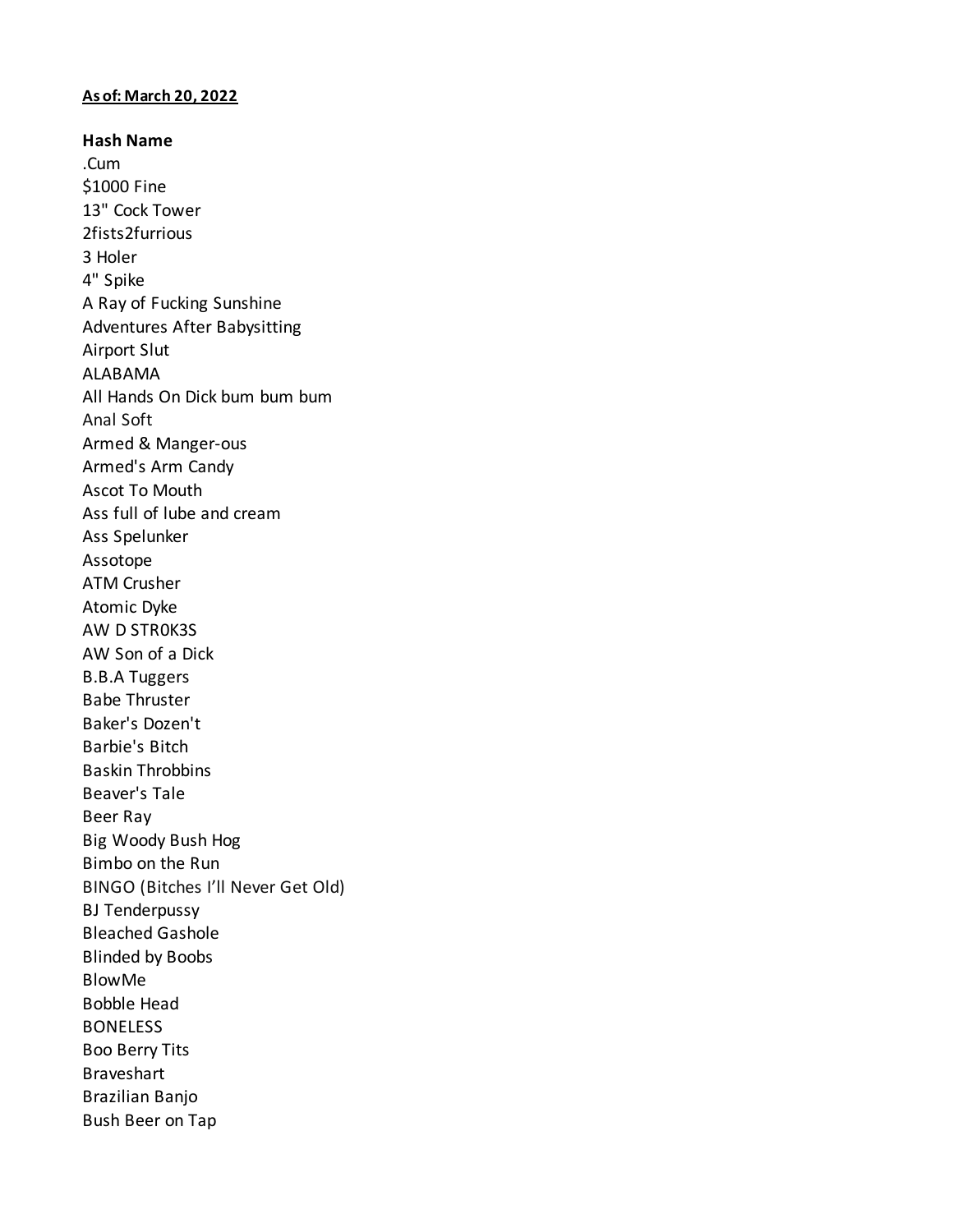ButtholeBerry Finn Buttswanacum Cabbitch Call Me, Asshole Can I Fuck Your Sister? CandyAss Candyman Care Bear Stare Catcher in the Eye Cheesy Stache Chief Muff N' Charge CIA Claim to Flame Clean & Jerk Off Clean Clam Cock A TuTu Cock Ness Monster Cock-A-Booty Boo Cock-a-Noodle Collide or Ride Her Confused Follies Cou Cou for Swampberries Crack 4 Beer Crapper Napper Crisis Identity Cross Dressing Guard Crouching Tiger Hidden Cow Cock Cum Again Cum On Down Cum Scout Cumming About Cums Alone Cumz with Scotch Curling Iron Maiden Daddy, is he drunk? Daddy's Cum Drop Daddy's Pearl Necklace Dalick My Snatch DBAR Fondler Deadwood DEATH By Snu-Snu Desperate Lay Dick Flicker Dick in Hand Dicklopedia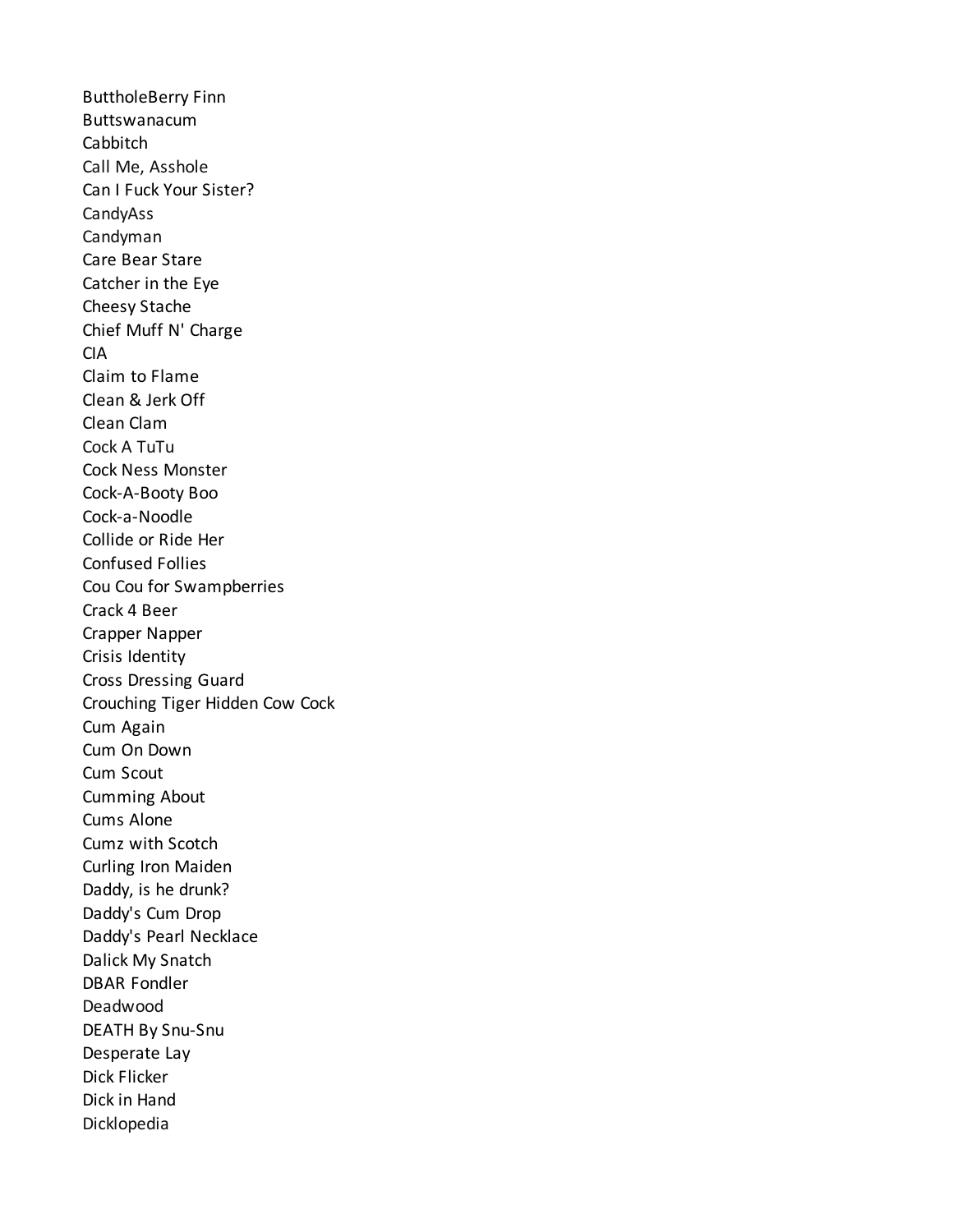Dicks and D Orcs Dickslicksya Did We Fuck? Dinglebeard DogBlower Don't Cum On the Puppy Dr Penis Venkman Dr. Whooters Drowning in Dick Dungeons & Younguns DVP Easy A Every Surface of the Furnace Farta Sutra FatBastard! Fear and Boning in Lost Ficus Felter Smelter Femme Fecale Fills Your Mouth Fingerwave Finnish on my Face Flame Thrower Florence Night N Gay Foreign Foreplayed Frozen Fish Dicks Fuck U Pervy Assholes Furry Tits Gabby Gay Lick Her Gayfully Employed Ghost Rider Ginger Wallbanger Glory Hole Goes Down on the Rebound **GoldieCocks** Goodwill Goat Fucker Grassy Ass GTQ H.N.I.C. H&R Cock Hat Trick Head Shoulders Knees & Cum Head Shoulders Knees and Cum Headbanger Hebrew Hammer'd High on the Hog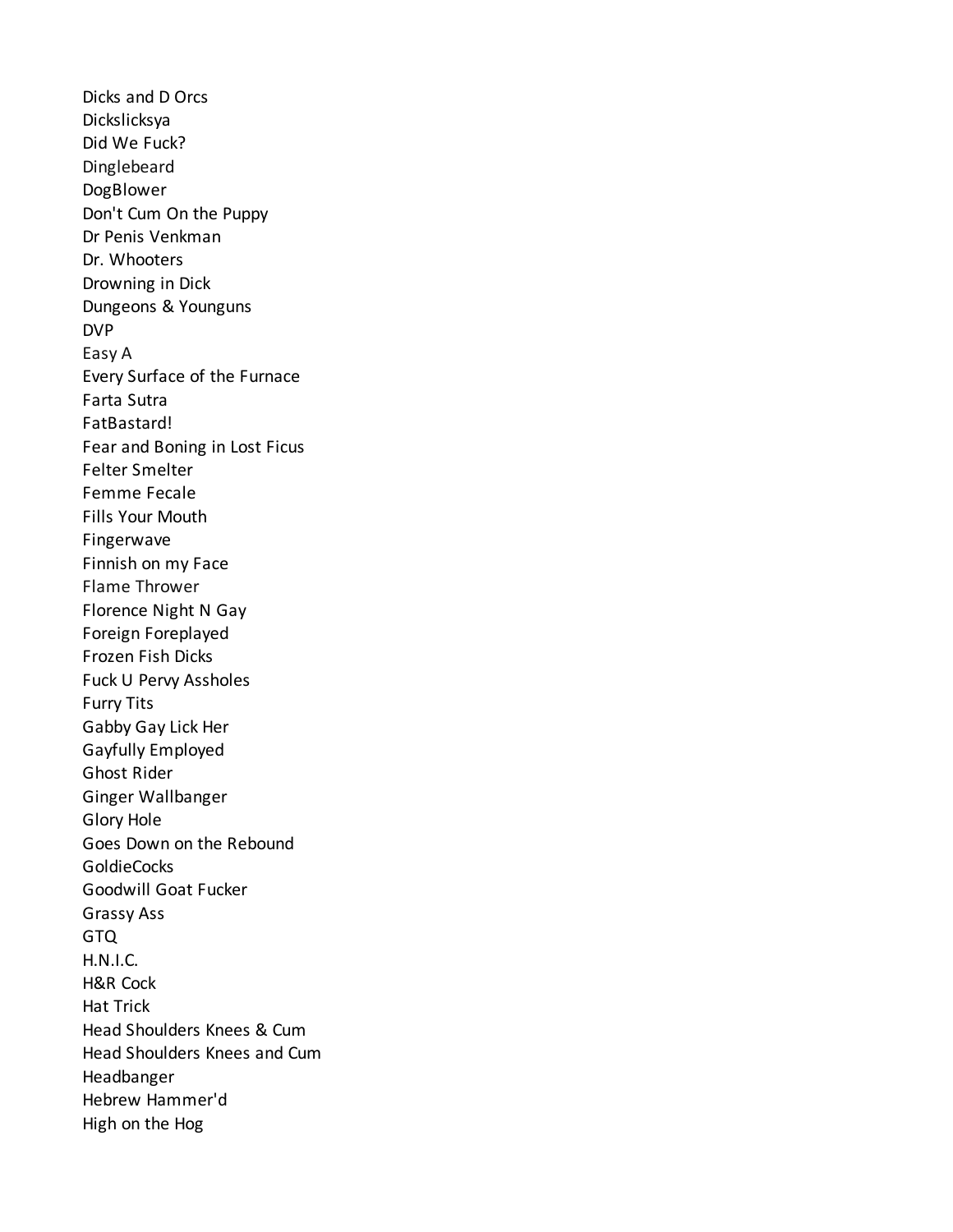Hitachi Topic Ho White & the 7 Dwarfs Homeless Box Office Horny Old Ride Hose Before Hoes Hot Tub Slut How much did the hollacost Humping Iron Hung On The Fence Hurl Necklace I Came First I Kinsey UR Butthole I Shart the Sheriff I-Feel Tower Immaculate Cuntception Indian Spills Inside Her Trading International Dick Magnet Iron Hyman Its A Good Thing I'm Witty Jackson Polyps Jacuzzi Floozie JAG-Off Jailbait Jaws Fisteen Jeanie Weenie Jenatailia JerRy'z KidD Jizzum & Jettison Just Campesi Just Mur Just Sara Kappa Grabba Cock Kimchi Cumdumpster Kindergarten Copulation Kinky Candied Ham Kitty kitty bang bang Kleptopatra Kool Her Runnings Late Nite Drive Thru Le Guiche LeoHard Leonardo Six-Inchie Let Them Eat Ass!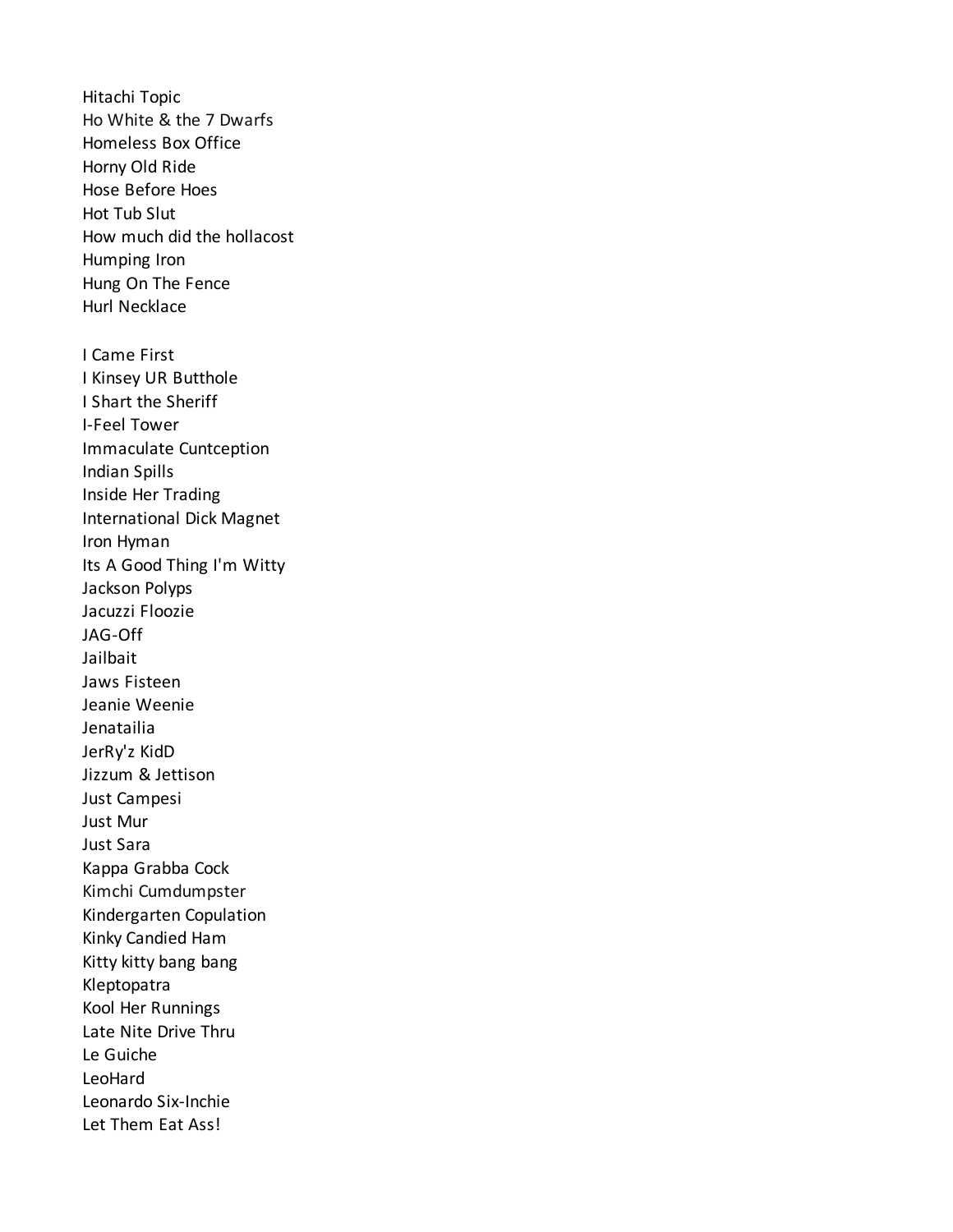**LezBeFriends** Lichtenschtabbed Lick Van Fecal Live Long and Spocker Long Time Cumming Look at that Hole Lost My Blank Luva Lamp **Magically Delicious** Mammal D'oh Man Cruiser **MarBoobials** Martin Luther Queen Maybe Next Week Missionary Impossible More Leggs Mormon Kombat Peetality Mouse Milker Multiple Oceans **MyMy NFN Allie NFN Andi** NFN Jason NFN Sydnie Nice Poleish Girl No Funyun No Mo Butt Hos No Name Etta No, But I Want To NoDoz on the Big Hoes Nut-Lika Orgy Ignoranus Palm Pilot Parallel Porking Pastorbator Pee Cock Penis GrigiHo Perverazzi Phil Nye the Science Bi Phucket 7 & 3/4ths Pic of the Litter Pink in the Stink Pocket Full of Lube Polly Wanna Fuck Her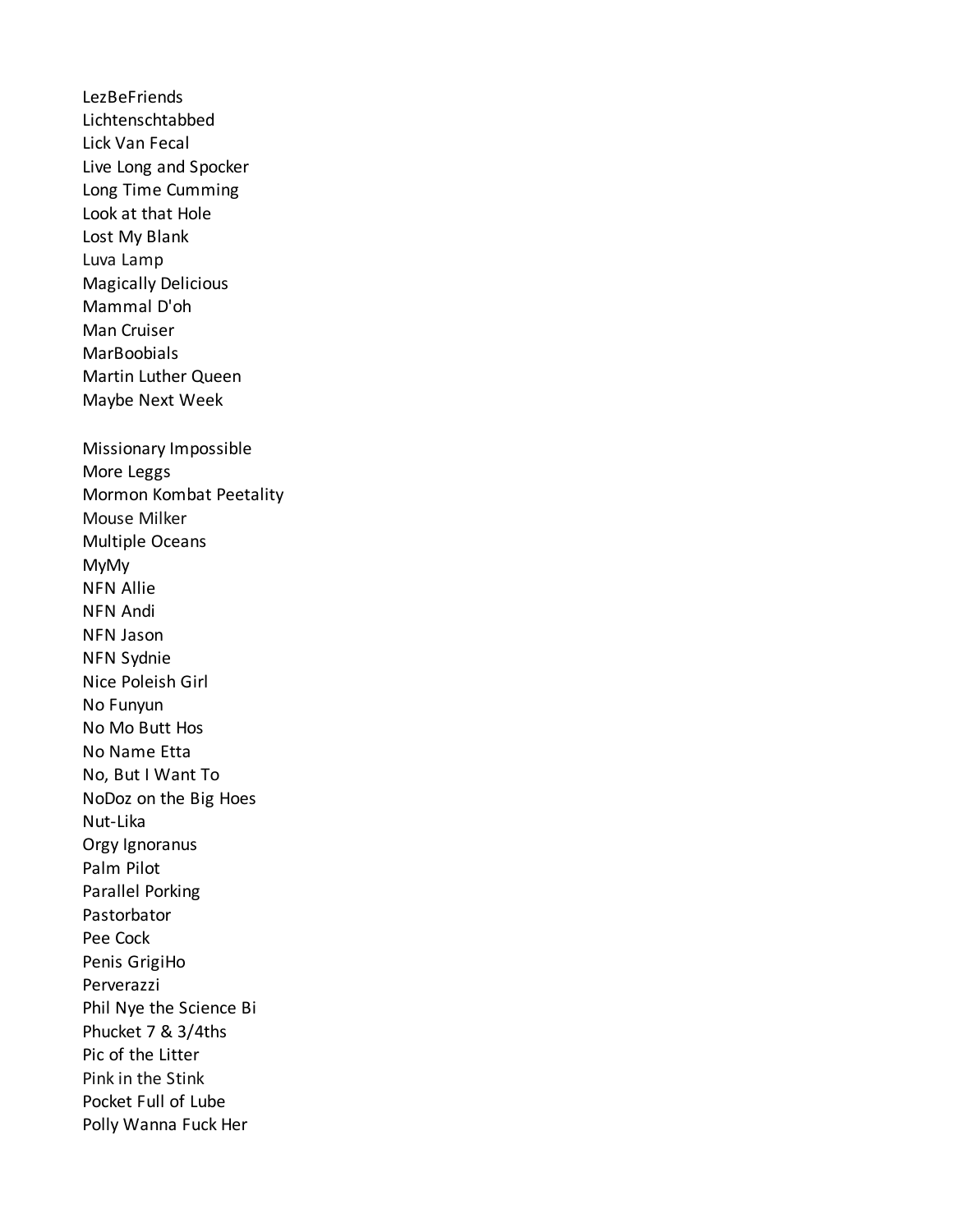Poop There it Is **Porkless** Porta Juicy Prince Docker Princess & the Poo Private Party Princess Projectile Dog Shit Puke Pulls His Own Quarter #Her Rape Cubby Ready To Blow Red Hot Responsibilibitch Return to Gender Reverend Lickalottapuss Road Head Robocock Rock, Paper, Strippers Rotten Whore Rumpley Foreskin Runs with No Name Sampler Scar Tissue Schlabotnik the Russian Sausage Scouts OnHer Scuba Deuce Scuba Steve Sex Goddess Sex Toy Story Shits Twice and Gags Shitty Kiddy Porn Porn Shitty Name Shitty Titties Shock the Beaver SHUT THE PUCK UP Silent Baby Puncher Snatch of the Day Snatch Test Dummy Sofa King Horny Solo Shot Spawn of Satan Spelunk My Abyss **SPEWTER**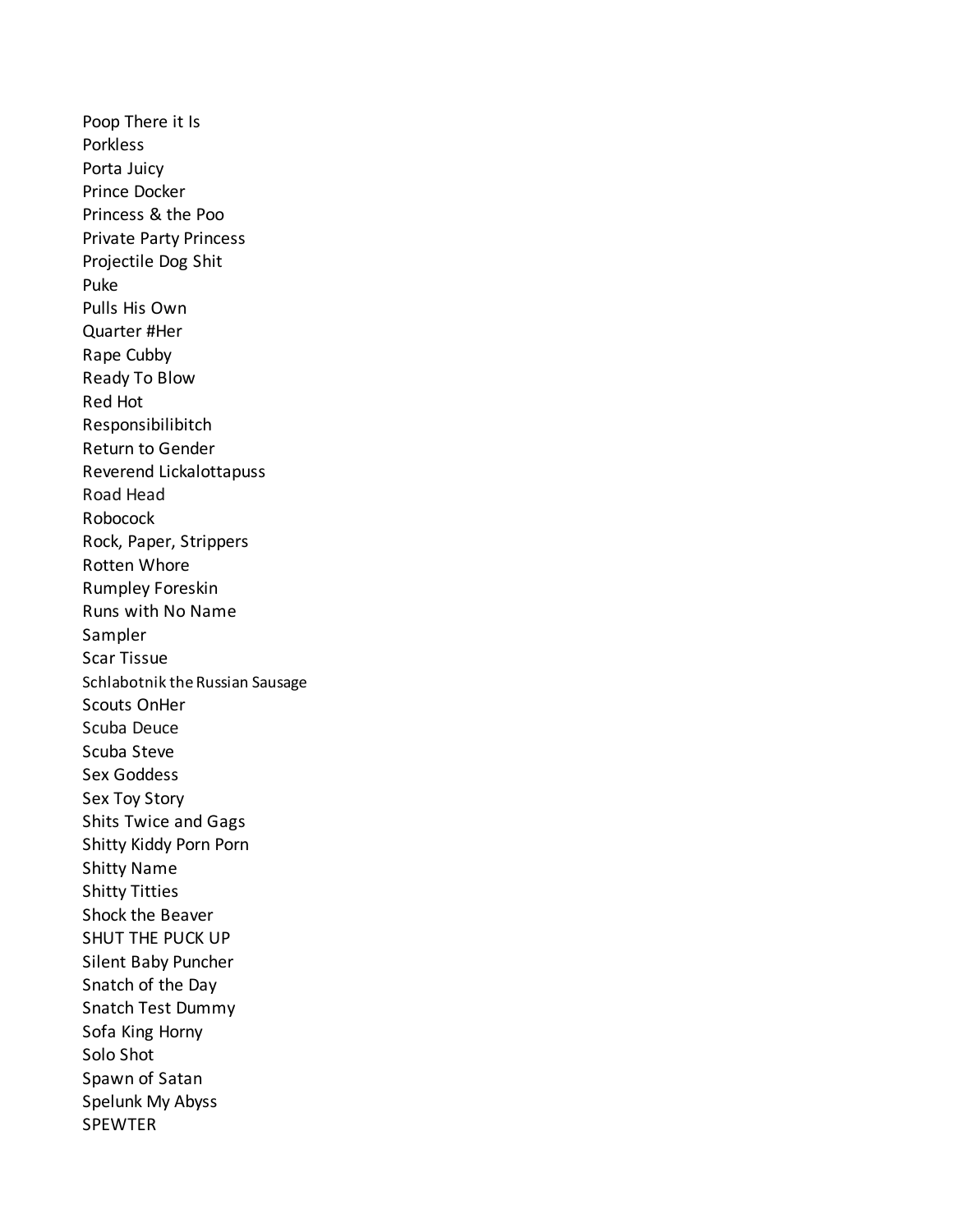**Sphincter Grease** Sprainkles Spring Loaded Pussy Spunk Monkey Squeaker Standup Cumedian STBN/Just Kai Stupid is as Stupid Does Sucks the Dick/Shoots the Dude **Suppository Depository** Taj Ma Ballz Thanks for the Mammories That Fucking Guy That'll Do Pig The Gatekeeper The Sorting Rack THFKA Dr Taco **Third Girl Problems THRINCH** Through the looking Ass Tie Me Up Before you Gogo **Titter Glitter Trunk Junk Turkasian Squirts Twisted Shitster Two Wall Bangers** U Touch It U Eat It **Undercümmer** Uniballer Unleash the Clotten Urine Circle Vanilla Gorilla Vincent van Gogh Fuck Myself Virgin Opener Virgin Whisper **Vladimir Fruitin** VulvaWhore SWCBN Wankers Dozen Wanking Wall Y'all **Warren Peas** Wet, Creamy, and Delicious

What A Cunt! Whip It Out Whore's Whisperer